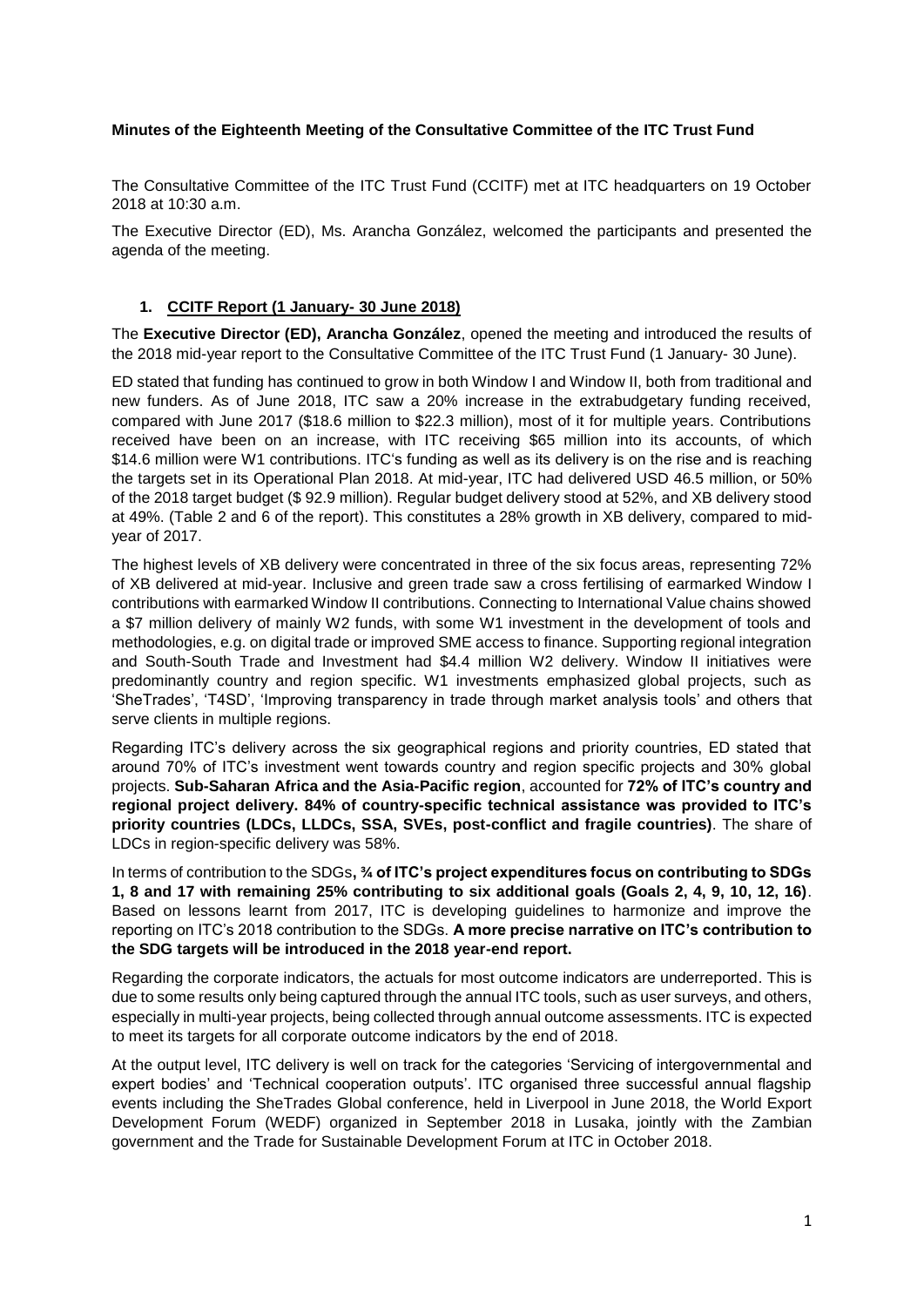As per the efficiency and effectiveness indicators that form the third layer of ITC's corporate scorecard, ITC had very good results for most KPIs by the end of June 18. ITC received an unqualified audit opinion on its financial statements for 2017 and the Board of Auditors closed 70% of the open audit recommendations. The XB funding secured for 2019 and beyond has already exceeded the target (\$154m vs \$125m). Two KPIs, the area of 'compliance with advance travel arrangement rules' and 'percentage of women in professional and senior level positions' are below target.

With regard to the operational plan deliverables, 27 of the 29 technical assistance milestones for the six focus areas are in progress, and two have been fully implemented. The SME Trade academy registered 12,155 participants in the first half of the year, representing a 34% increase as compared to June 2017. As of Dec 2017, approximately 16,500 beneficiaries participated in ITC online courses, 52.4% of who were female. The top five countries of users were Kenya, Uganda, India, Nigeria and Rwanda. By type of organisation, 79% were entrepreneurs, 16% TISIs, and 5% others (government officials, etc).

With regard to the users of Market Analysis Tools, by the end of 2017, there were more than 700,000 registered accounts, 87% in developing and least developed countries and 13% in developed countries. The number of user accounts from developing countries and LDCs were 61% in Latin America and the Caribbean, 18% in Asia and the Pacific, 10% in Eastern Europe and Central Asia, 6% in Arab States and 5% in Africa. ITC developed the first draft working paper of the National Quality Policy in collaboration with Afghanistan National Standards Authority and the first draft law on legal metrology. The framework for migration and inclusive trade has also been finalised. 140 TISIs have received support, ranging from assessments and capacity building initiatives to building managerial and operational performance of the institutions.

Lastly, ITC has implemented 4 out of 14 impact, efficiency and effectiveness milestones, with ten being in progress. Up hauling of the customer-relationship management system – and its related needs assessment phase is completed, and a proposal developed for revamping the system. The implementing partner policy and assessment methodology are being finalized. The ITC Anti-Fraud & Anti-Corruption Framework Awareness eLearning course was launched in February 2018. The International Aid Transparency Initiative (IATI) project is progressing as planned.

ITC has also stepped up its engagement on the global debate about the benefits of multilateralism, cooperation in international trade, link between the governance of trade and the SDGs as well as on the UN reforms. These topics remain important in Q4 and will shape the business environment for ITC in 2019.

### **Comments from members and discussion**

**The delegate from Denmark in his capacity as the donor coordinator** presented a joint statement on behalf of ITC's donor group. He commenced by indicating that the report lacked an overview of the challenges that ITC meets in its daily work to implement the new 2018-21 strategy. Suggestions about the issues that would be useful for discussion for an overview were put forward. The delegate appreciated linking SDG's with ITC's programmes and projects, and asked if ITC as one of the custodian agencies of SDG target 17.11 foresaw this goal/target being reached, since the trajectory until now seemed more or less flat. He then asked what it would take for ITC to work strategically at country level to lift SME competitiveness in whole industries, and how ITC could leverage its expertise with other development actors on the ground. He recounted as examples the IT sector in Bangladesh and Alliances for Action's approach in agribusiness. He recalled that one of the big challenges identified for ITC in evaluations is the sustainability of its TISI capacity building interventions, and asked how ITC was addressing that.

In terms of corporate indicators and results reporting, he suggested that it would be beneficial if ITC included the number of women in A1 corporate outcome indicator and further disaggregated the data into youth, displaced people, maybe even persons with disabilities for C1 and C3 indicators. The number of jobs created or maintained because of ITC support should also become a standard indicator. ITC should also develop indicators for longer-term outcomes, such as the turnover/profitability/employment of the supported enterprises. He then inquired about C2 indicator for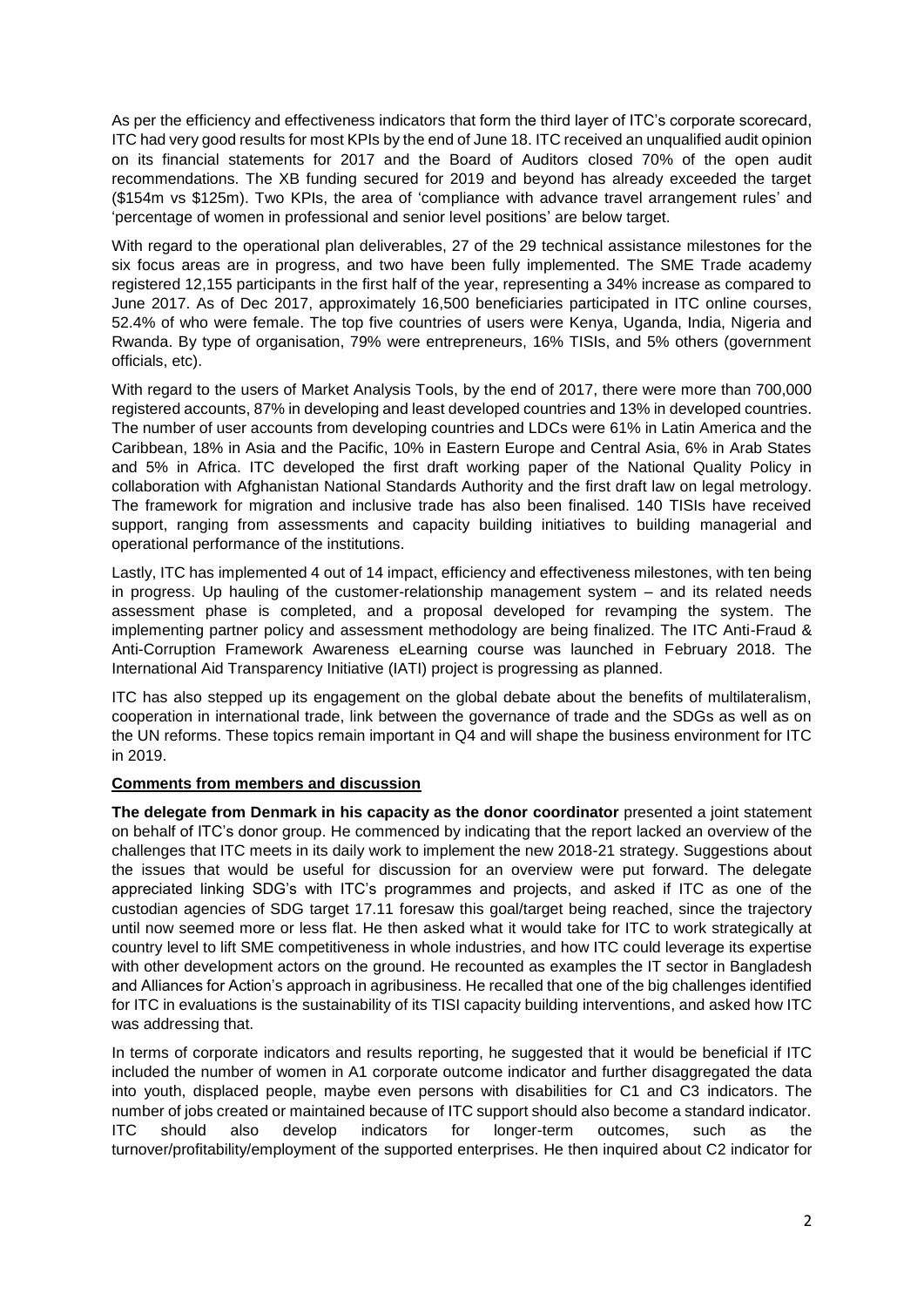women-owned enterprises, which has not been met so far, and whether ITC believed that they were on track with indicator C3.

He noted that ITC's donors appreciate the examples provided of results achieved with Window I funding for the first half of 2018 and would encourage ITC to do even more. Regarding ITC's work to improve business processes to facilitate the implementation of larger projects, he would be interested to know whether these projects are mainly regional, or a mix of country and regional projects. The donors wanted to hear ITC's initial thoughts on follow up to the three recommendations identified as relevant for ITC in the Joint Inspection Unit Review of Whistle-blower policies and practices in UN system organisations, published in August 2018.

**The delegate from Canada** expressed her capital's anxiety over the table in the report that reflects contributions received up until mid-year point and wondered if there is a way to add a note to clarify the actuals in order to prove back home that the funding levels are safe.

**The delegate from the US** thanked ITC for the report, and indicated that they would like to see further progress for the corporate indicators in 2019.

**The delegate from Norway** confirmed their disbursement of 1.1 million USD and appreciated ITC's efforts to provide detailed reporting through the CCITF and bilaterally for its funders.

**The delegate from Switzerland** thanked the ITC for a well-presented report. Switzerland appreciated ITC's efforts to link its projects to the SDGs and requested that ITC provide further information on the steps taken in this regard. He was interested to know ITC's views on implementing large multi-country programmes as opposed to single country large projects.

**The delegate from the United Kingdom** thanked ITC for the report and stated that CCITF is best practice for donor relations in Geneva. Regarding the scale of UK's investments through the SITA, PIGA and SheTrades projects, they consider ITC's interventions as value for money. As ITC takes on bigger and larger projects, it should put efforts to keep track of downstream project beneficiaries and have proper safeguards in place.

**The delegate from the Netherlands** thanked ITC for the CCITF report and inquired why performance seemed to lack behind in a couple of indicators and whether this is due to the challenges presented from within. They would like ITC to provide more information on youth and women related work and are interested to know about the bottlenecks for achieving these goals.

**The delegate from Iceland** affirmed that gender is important for Icelandic development policy and that they commend ITC on its work in this area. 40% of ITC funds contribute to SDG 5 on gender equality. They would be interested to have gender disaggregated data for as many indicators as possible and wondered if it would be feasible to have job creation as an indicator. Concerning indicator C3, they would like to see costs and investment values behind transactions achieved through ITC support.

**The delegate from Pakistan** requested ITC to complete the global help desk as soon as possible as this would help the SMEs of Pakistan to connect to the markets.

**The delegate from Sweden** wanted to follow up on the challenges of women and youth and were keen to know when the guidelines for disaggregation will be ready.

**The Executive Director, Arancha González** thanked the Delegates for their feedback, took note of the positive receipt of the CCITF report and responded to comments and questions. She confirmed to add a paragraph in the CCITF report, describing contextual and operational challenges that ITC faces. She confirmed that A1 indicator will be gender disaggregated as well as outcome indicators for which gender disaggregation applies.

ED confirmed that for economic sectors, ITC's focus remained on agriculture, light manufacturing, IT and tourism. It might be possible to cover another service sectors like logistics and distribution but it is important for ITC to be focussed on the current areas of its work. With regard to the target of doubling exports of LDCs by 2020, ED expressed her reservations as increasing exports is a long term process and ITC's assistance is on improving LDCs capacities to increase their export profiles.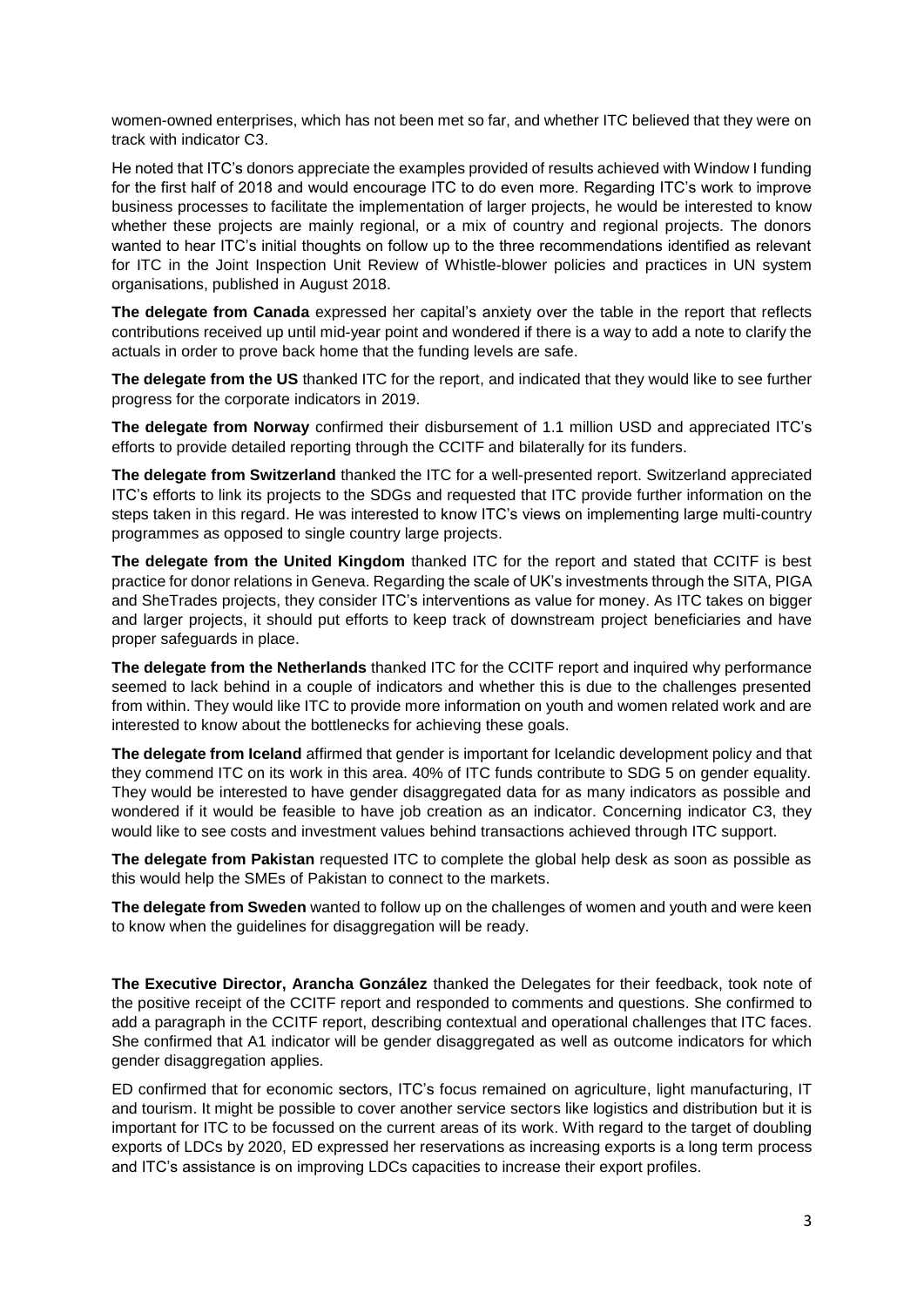Regarding inclusive and sustainable trade, ITC has youth, women and sustainability as development markers for its projects and programmes. Some projects are void of these markers as their focus is on institutional strengthening. ITC is also expanding its work through specific projects within the thematic umbrella of inclusive and sustainable trade, such as Women & Trade, Youth & Trade and Trade for Sustainable Development. ITC is equally mobilizing resources and linking donors and institutions to help women connect to markets through its SheTrades initiative.

In many of the countries ITC operates, the biggest challenge is connecting youth to employment, to buyers and becoming entrepreneurs. ITC helps countries map those areas where there is a need to invest in skills improvement for youth to become marketable. ITC has done this in the Gambia and is currently replicating the same model in Senegal and soon in Guinea. Regarding T4SD, ITC has a combination of W1 and W2 resources. ITC develops tools for companies to adopt sustainability standards in their production and along value chains.

ITC is relatively small but can leverage its interventions in countries through providing strategic analysis on what is required to complete their trade profiles and identifying gaps. In Afghanistan, ITC supported the government to produce a national trade and export strategy that informs of those sectors that have potential and require soft trade infrastructure for improvement. These national strategies serve as road maps for other funders such as the World Bank, IMF, ADB and bilateral cooperation agencies.

ED explained that ITC's work with institutions involves either a full-fledged review of institutional capabilities or fixing a particular problem that an institution faces. There is a need to engage the leadership of the institution in order to ensure that they have a voice in their home countries and are involved in change management and good planning. This is the work that ITC is doing with 21 TISIs in LDCs in Africa in order to strengthen their ability to provide services to businesses.

ED stressed that it will not be possible to have disintegrated data as per jobs created, turnover and disabled beneficiaries due to the nature and variety of ITC's interventions. On the question of ITC's large and very large projects portfolio management, she indicated that ITC is improving its business processes, such as organizing back office support, devolving more responsibilities to the field, ensuring that they can authorize payments, conduct procurement, training, travel, etc. and maintain accountability.

With regard to the JIU report, it addressed three recommendations to ITC and these are currently being implemented. By end of 2019, UN Executive Heads will develop communication tools to help UN staff report misconduct. At ITC, a message has been circulated to all staff explaining policies and procedures that are in place. UN Leadership Dialogue with management and town hall meetings have been planned to brief staff on how to deal with misconduct and its reporting. By the end of 2019, ITC will have trained managers and supervisors on these matters. An online course has been developed and is now part of mandatory training for ITC staff. Finally, a staff survey will gauge perceptions on these issues.

On the figures provided in the CCITF report for income-received by June 2018, there is no reason for worry, as cash income received increases within the second half of the year. As of today, W2 income is at USD 65 million and W1 income is at USD 14.6 million. On corporate indicators A1, C1 and C3, there is a mismatch between the tools ITC uses to capture results and reporting at mid-year. We affirm that by the end of the year targets will be met if not surpassed.

Iris Hauswirth, Chief of Strategic Planning, Performance and Governance (SPPG) section, explained that last year, ITC had for the first time asked all projects to be linked to selective SDG targets. This meant that the quality of reporting differed and there were varied interpretations of defining outcomes. Currently, the team is working on providing guidance and trainings to project managers for this year's end of year reporting. In future, ITC is hoping to aggregate and align better its results with SDGs. In order to increase the visibility of W1 contributions, impact stories have been put together with information describing specific funder contributions.

ED confirmed that a presentation on SME help desk will be made at the next CCITF. This will include a redesign of the platform as a result of the response ITC received after MC 11 in Buenos Aires and as per comments from the working group on MSMEs in the WTO. ITC is in the process of creating new partnerships to ensure its wide use such as the ICC.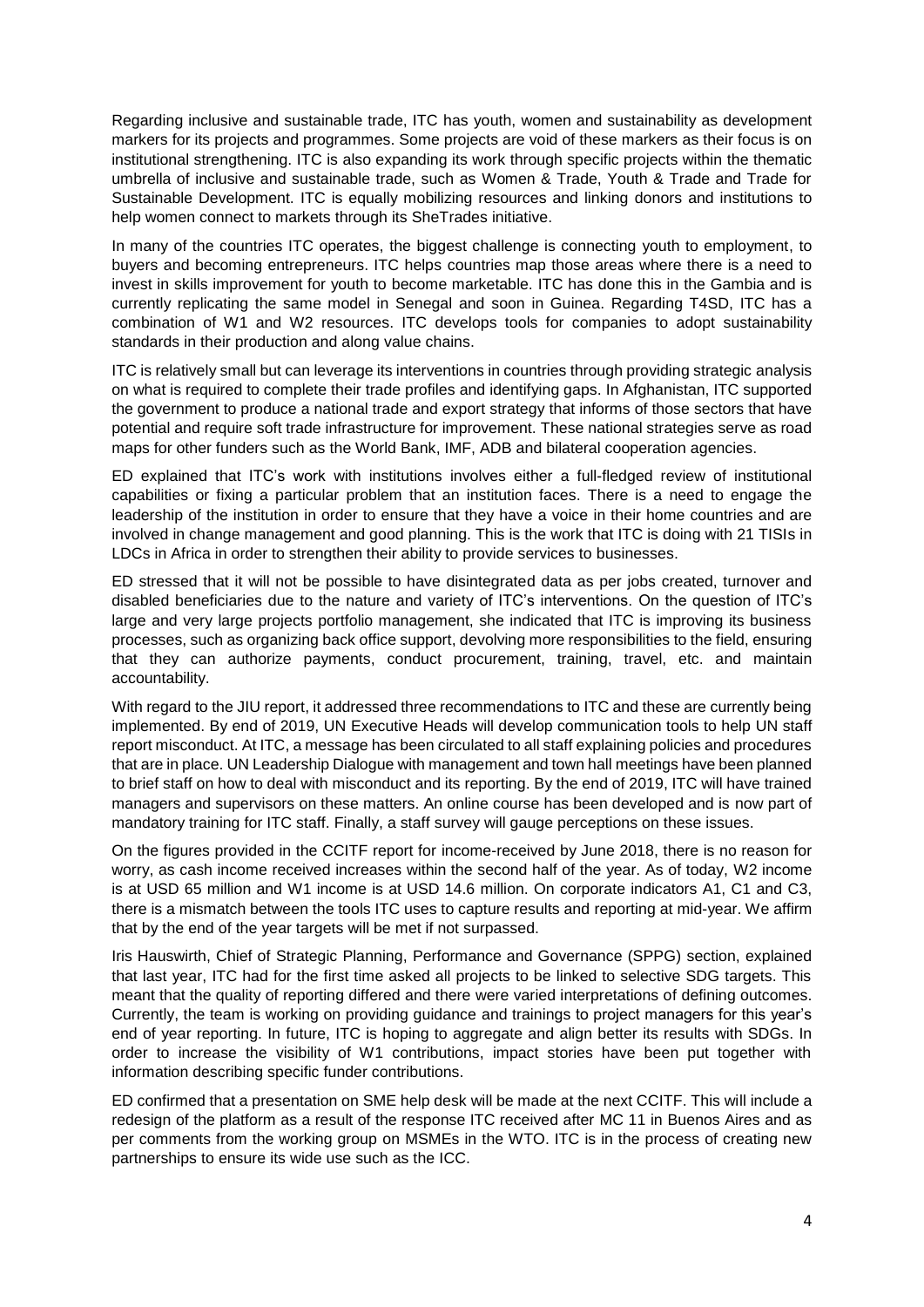ED summed up by indicating that the future CCITF reports will include a section on contextual and operational challenges and the A1 indicator will be gender disaggregated.

#### **2. Self-Reliance, resilience & trade: ITC's approach to addressing vulnerable migration and forced displacement through market based solutions**

**Vivian Marcelino Santos, Associate Programme Adviser and Katherine Schlinder, Consultant Refugee Employment and Skills Initiative (RESI),** explained that adapting its approach to the context of vulnerable migration and forced displacement, ITC has developed a framework following five guiding principles and six main intervention areas. Driven by market needs, ITC identifies the connection points between beneficiary populations and global markets. This takes place at different levels, from equipping poor communities with skillsets, to establishing market connections among actors along value chains and facilitating dialogue with policymakers to ensure affected populations can work legally. By building on its expertise and careful market assessment, ITC identifies value chains with high potential for integrating targeted populations to the economy. ITC currently runs such projects in Africa and the Middle East and we hope to expand to Latin America and Asia.

ITC has identified two different approaches to manage instances of vulnerable migration and forced displacement. The first one is to address the economic root causes of migration by targeting vulnerable migrants, populations at risk of migration, returnee migrants and diaspora communities. The second is to build economic resilience in forced displacement scenarios by targeting rural and urban refugees, asylum seekers, internally displaced populations and diaspora communities.

The two examples of YEP Gambia and RESI Kenya were used to explain ITC's work in more detail. ITC's experience demonstrates that developing market-based solutions in humanitarian contexts is difficult. Second, solutions require strong collaboration between different actors as well as adapting to different circumstances. Finally, solutions have to focus on social and economic integration of vulnerable populations and this outcome requires time to succeed.

**The delegate from Sweden** appreciated ITC's efforts and its innovative work. He offered that ITC's good practices and practical solutions should be shared more widely.

**The delegate from Denmark** was interested to understand how ITC acquired funding for such projects. Financing channels within government structures were distinct for humanitarian aid and development. ITC's efforts created a cross over between these two streams.

**ED** responded indicating that beneficiaries do not wish to work only for securing livelihoods but want to be self-reliant and that this is similar to agricultural communities.

With regard to financing for such initiatives, ED concurred that this is indeed a difficult sector that pushes humanitarian actors to work with a trade and development entity such as ITC to bring an understanding of markets and market linkages.

**Ashish Shah, Director, Division of Country Programmes** pointed out that there is an increasing recognition that humanitarian and development funding are intersecting at many levels and this interjunction is becoming important in situations of protracted crisis. It is thanks to funders like the Netherlands and Japan that have understood the importance of this nexus and have been financing ITC projects in Dadaab, Jordan and Syria. The EU has been investing in such large projects through its Trust Fund for Africa; ITC projects in the Gambia and Guinea were examples.

**The delegate from the Netherlands** mentioned that this was a practical way of interpreting the compact and going beyond political commitments on rights and obligations in such circumstances.

**The delegate from Switzerland** enquired about the selection process followed for project partners, particularly the private sector, and what type of partner assessments were used for this purpose.

Mr. Shah responded stating that at ITC we assessed all our partners. We sought innovative partnerships in Kenya working with local social enterprises that helped us to connect to the markets and to the refugee camp. When it comes to private sector, ITC has an assessment and due diligence process in place.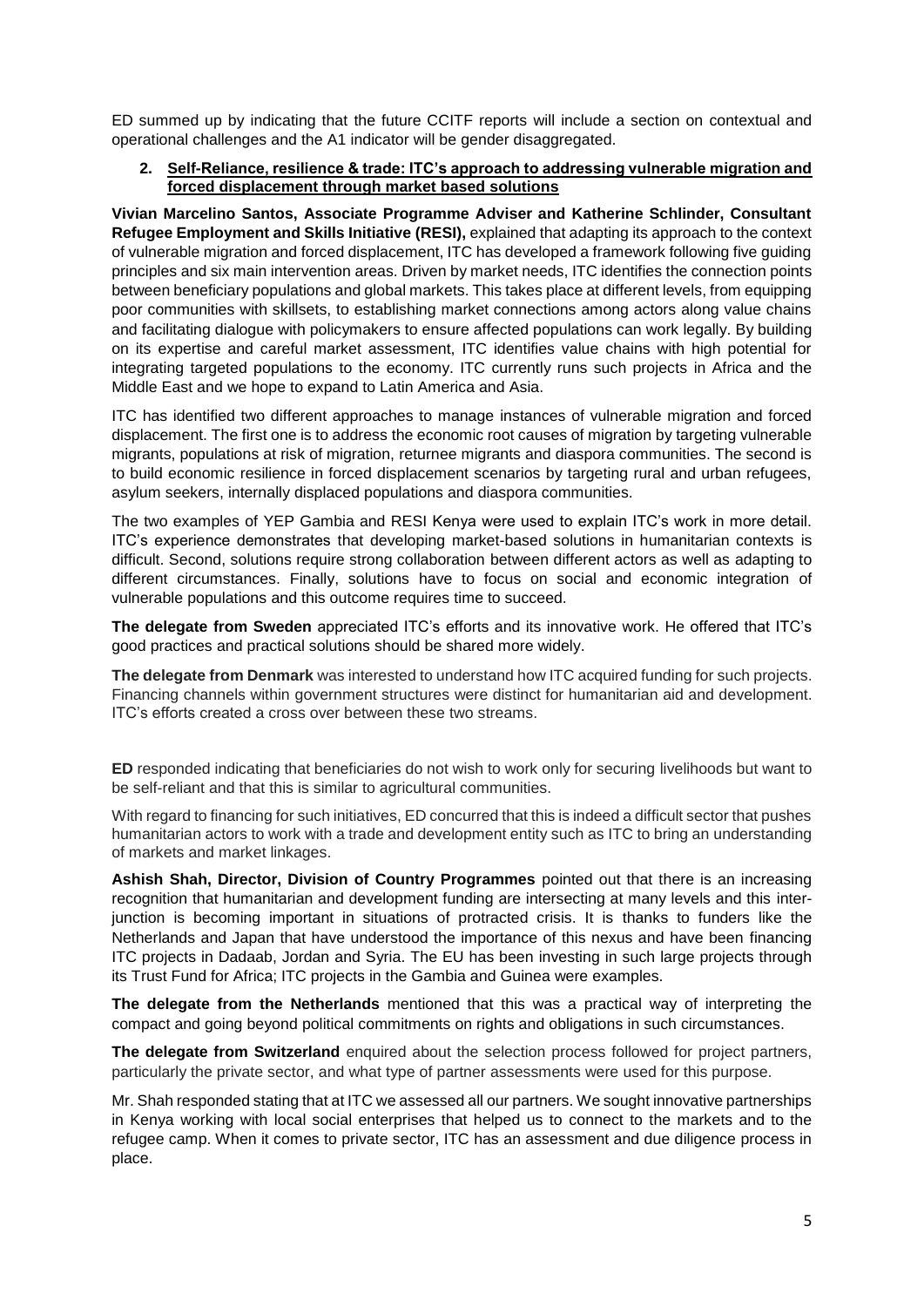# **3. ITC XB Resource Mobilisation results 2014-18**

**Zeynep Ozgen, Senior Donor Relations and Governance Officer** presented an overview of ITC's XB and RB resources over the past decade that showed ITC's overall funding has been increasing steadily.

While the RB funding has been more or less stable with a slight decline from 2016 due to the UN/NY re-costing, the XB funding has been on a healthy rise. This increase has been led by an increase in W2, which has grown from \$25-26 million in 2014 to \$44.6 million in 2017. The W2 income in 2018 is expected to go above \$56 million. The decrease in W1 funding from 2014 to 2015 was due to exchange rate losses while the decline from 2015 to 2016 was due to decrease in funding from donors. W1 funding has been on the rise from 2017 and has reached \$15.8 million in 2018.

ITC's resource mobilisation strategy tracks both volume and length of signed grant agreements (GAs). The volume of GAs ITC signed had increased from \$21 million from 2015 to more than \$100 million in 2017. For 2018, it is expected to rise to more than \$140 million (\$141.6m). ITC is securing an increasing numbers of Large (more than \$1 million) and Very Large (more than \$5 million) grant agreements. From having signed seven large grants worth \$11.8m in 2015, ITC signed nine large and six very large grants in 2017 worth about \$91.3 million. By the end of 2018, we expect to have signed nine large and seven very large grants worth about \$134 million in total.

With regard to the length of GAs signed, ITC is exponentially increasing the number and volume of multiannual grants. From \$10 million worth of multiannual grants in 2015, it rose to more than \$85 million in 2017 and is expected to go beyond \$118 million in 2018. As of today, 83.5 % of ITC's income is secured from multi-annual grants which is a key element of predictable funding.

The largest share of ITC's funding comes from what we call our "traditional funders." They are those funders who contribute for five consecutive years over a 10-year period. Going beyond these traditional funders, ITC has increased contributions from 'other' funders. Compared to 2014, ITC's funder base has increased by 68%. ITC is signing grant agreements particularly with new governmental funders, followed by regional organizations, then with the private sector and followed by multilateral financial institutions and development banks. These other funders' contributions start small and grow over time. ITC aims to build on its existing partnerships over the next few years.

**The delegate from Denmark** remarked that whether the dramatic increase in W2 funding acts as constraint and what is a good balance between the W1 and W2 resources.

**ED** commented that it is easier to manage an organisation with core resources as opposed to project specific funding. She noted that governments are not ready to increase their core funding, and therefore at ITC, we capitalise on our core funding through matching it with earmarked funds. ITC's programmatic approach with its six focus areas encourage donors with higher levels of soft-earmarking aligned to their own thematic priorities. ITC considers regular budget and W1 as core funding.

On ITC's Regular Budget (RB), ED requested donors that UN's re-costing exercise should not penalise ITC and that she would be presenting this point in November 18 in New York. She hoped that they could share related materials with the missions for onward forwarding to their colleagues in New York.

# **4. Status of ITC's Operational Reserve by Gerard Lynch, Director, Division of Programme Support**

The operational reserve (OR) is used to cover mainly delays in the payments of voluntary contributions, or when ITC has to incur costs before receiving payments. The OR is a critical cash flow mechanism to ensure that projects' implementation maintain momentum. ITC is implementing more and more larger projects and this creates pressure on the OR to carry on with interim funding.

While growth in projects' size and budget is a good development for ITC, it creates more pressure on the OR and close follow-up on its levels and use is needed to keep it healthy. Monthly average usage of OR is 55%. ITC appreciates advance payments from its funders as per the MoU commitments and to allow interest earned to be transferred to the OR.